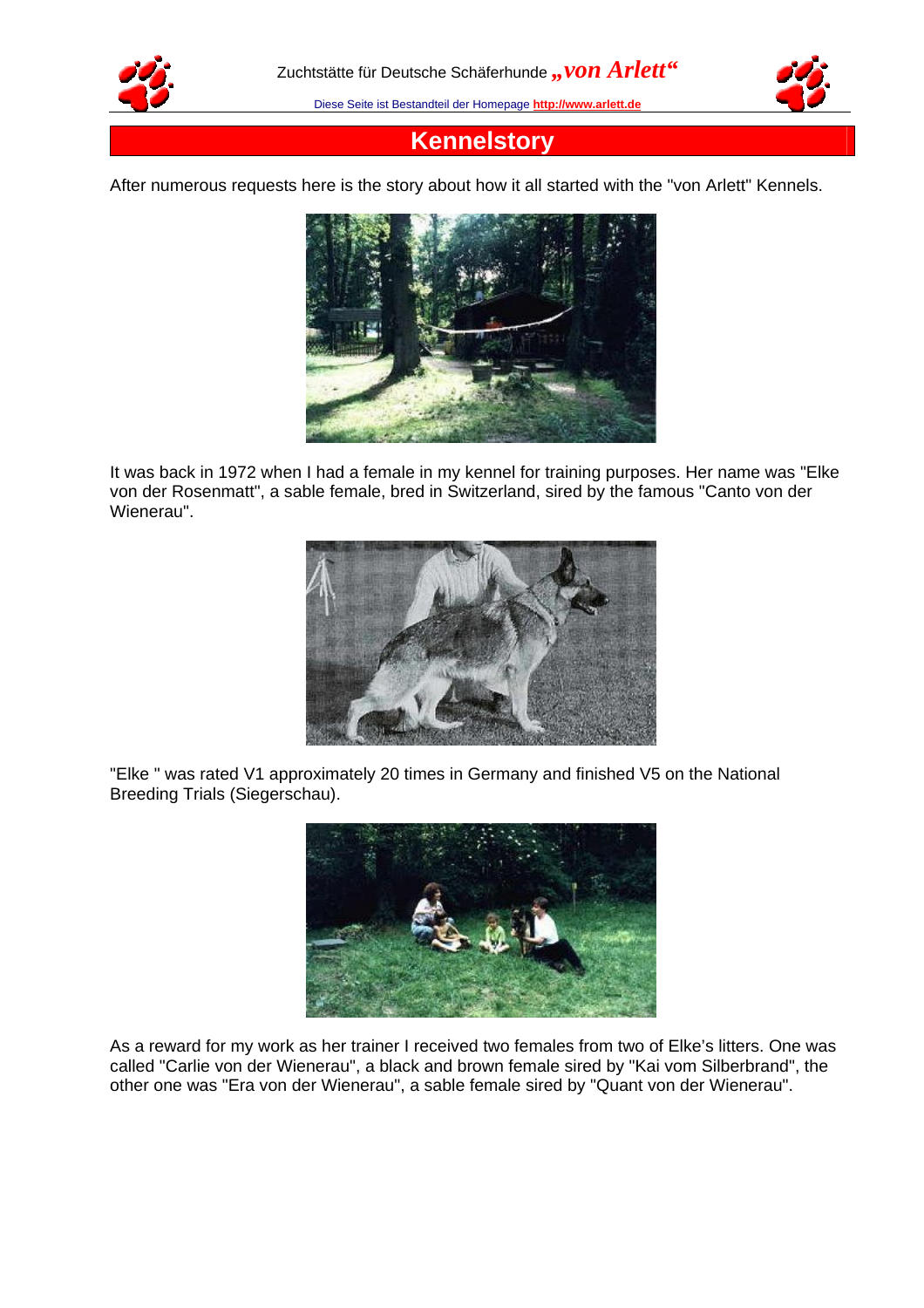





These two females were the cornerstones of my breeding activities. Both of them have produced very well. "Carlie" had many successful descendants. Among others the class-winners, one runner-up in the 12-18 months class, 2 VA females and one V1 female. All of these dogs still had the "von der Wienerau"-kennel name. In those days my kennel name did not exist yet.

While I was in Switzerland on vacation I called the owners of the mother of "Elke von der Rosenmatt" and asked them if could come and visit them to see "Elke's" mother. When I arrived we went to the back of the house and the lady called her :"ARLETT, ARLETT, WHERE ARE YOU!!" So obviously, that is where I got the name "Arlett" from.

The first litter I bred using my new kennel name "von Arlett", was in October 1972. The dam was "Era" and the sire was "Irk von der Wienerau". Although this litter was my first one and consisted of only three pups, all three pups became very successful. "As von Arlett" became the Brazilian Sieger and made a name as a great producer. "Argus von Arlett" received many top V ratings just like "Agent", the only sable male in this litter, who later would become the fist sable male in the history of the SV to present a progeny group on the Siegerschau, although he died sadly enough at the age of only 3  $\frac{1}{2}$  years. This progeny group consisted of 17 animals, originating from as few as 11 litters.

As a working dog too, Agent was able to establish himself. Being a very hard dog himself, he was able to produce offspring that participated in the Regional Working Dog Qualification Trials (Landesgruppenausscheidung) and the National Working Dog SchH 3 Trials. (Siegerprüfung) From the first J-litter that was born in 1984 some dogs became well-known too. "Joker", a sable male that was rated V17 on the Siegerschau, was also able to present a progeny group.



"Joker" was known for his hardness and some of his offspring participated in qualification trials and the national SchH 3 trials. One of his daughters, "Hexe von der Seufzerallee" even won the FCI World Championship! "Joker's" littermate "Jeannie" was rated V 7 on the national show trials (Siegerschau) and "Java" V32.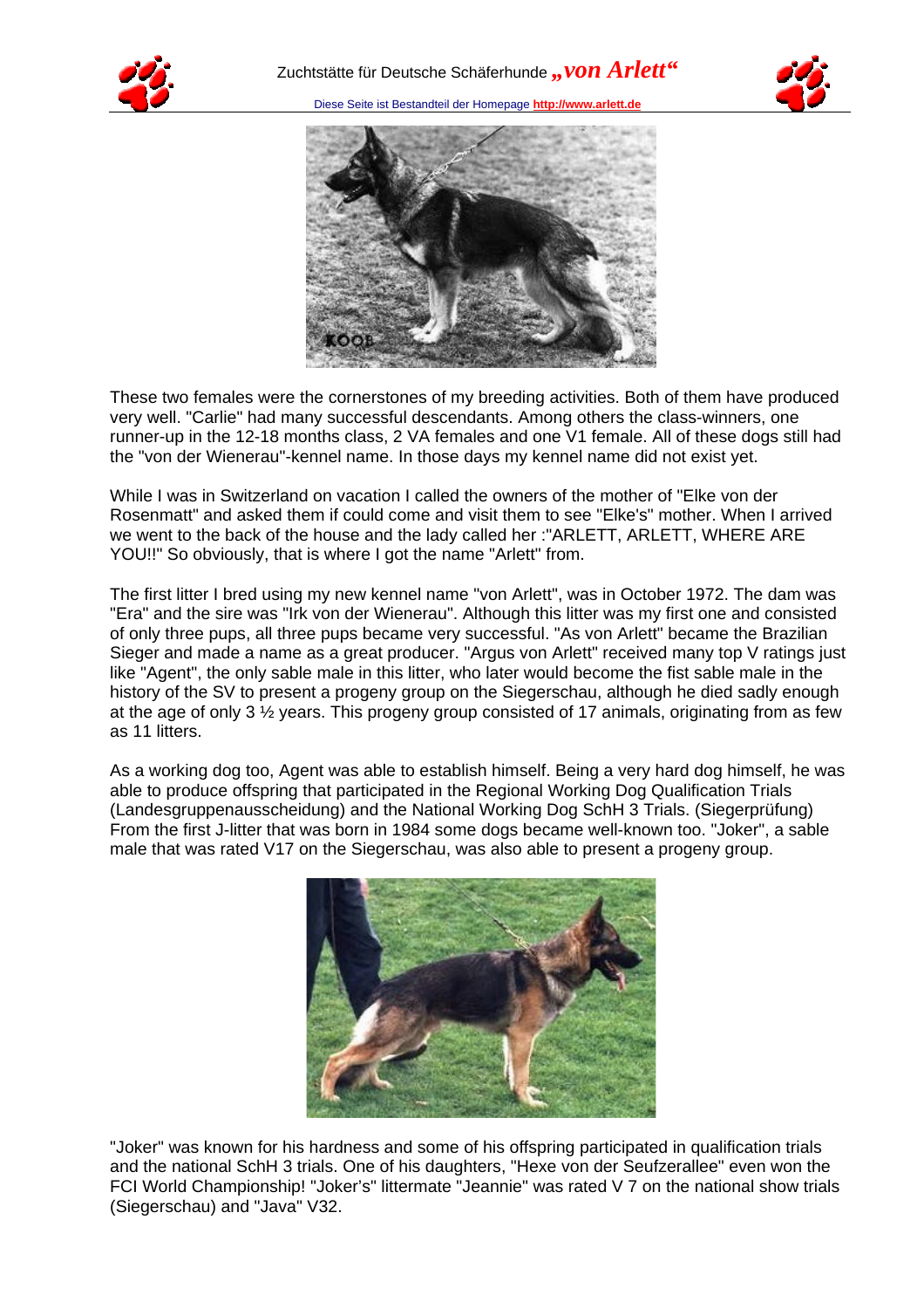



The first U-litter Arlett was born in 1986 and brought us several V1 rated females. "Ursa", the bestknown of them, won her class about 25 times, also on the so called Landesgruppenschau, a regional championship where dogs come travelling from far to compete.



She was rated V 12 on the Siegerschau. Her littermate "Uschi" too was a class winner many times and finished V 22 on the Siegerschau. Also the other littermates, "Ulli", "Ute" and "Utta" were class winners more than once and produced very well too.

With "Ursa" I first bred a sable male "Plato" sired by "Carlo von der Wienerau". "Plato" was rated SG 15 on the Siegerschau. He also managed to win his class on several regional shows, in the adult class too (V1).

At the end of 1993 I bred "Ursa" to "Yago vom Wildsteiger Land". From this litter we kept a male by the name of "Flick von Arlett" who finished first on all of the shows he participated in, also V1. Unfortunately enough, his show career was abruptly called to an end by a broken toe. Being very popular as a breeding partner in Germany as well as with foreign breeders, he was able to present a progeny group of 17 animals at the earliest possible occasion in 1995. Eight of his offspring were rated in the best rings, three of them were in the top ten on the 1995 Siegerschau.

In 1996, Flick again presented a group of 17 dogs that all received the best possible rating. One male, Shanto's Xano, a Dutch bred dog from Flick's very first litter, was even rated VA! Two more dogs were among the top ten ratings, SG 4 in the 18- 24 months class males, "Quai zu den sieben Burgen" and SG 10 in the 12-18 females, "Zula von Arjakjo".

With these two progeny groups, Flick was able to prove his value for breeding and he has certainly proved to be one of the best representatives of the "Uran" bloodline.

After that I bred "Ursa" to "Enzo von der Burg Aliso" and this litter only brought one single female puppy, "Soffie von Arlett". Soffie, however, has already established herself as a top producer. One of her sons, "Italo von Arlett" sired by "Landro vom Mönchberg", finished SG 4 as a sable male in the 18-24 month class on the 1993 Siegerschau. In 1996 Italo was rated V1 four times and V23 on the Siegerschau.

Soffie's litter sired by "Ulk von Arlett" gave us a dog by the name of "Nicco von Arlett" who received many top ratings and was very popular as a stud with German and foreign breeders. In 1995 "Nicco" was rated V33 on the Siegerschau and the next year he presented 8 of his offspring produced in a time span of four months only. Three of them were among the best thirty, one female "Wendrina von der Kahler Heide" was even rated SG 8 in the 12-18 months class. On the 1998 Siegerschau in Nürnberg, Wendrina and her littermate Woldorona both were honored with the VA title. (Auslese).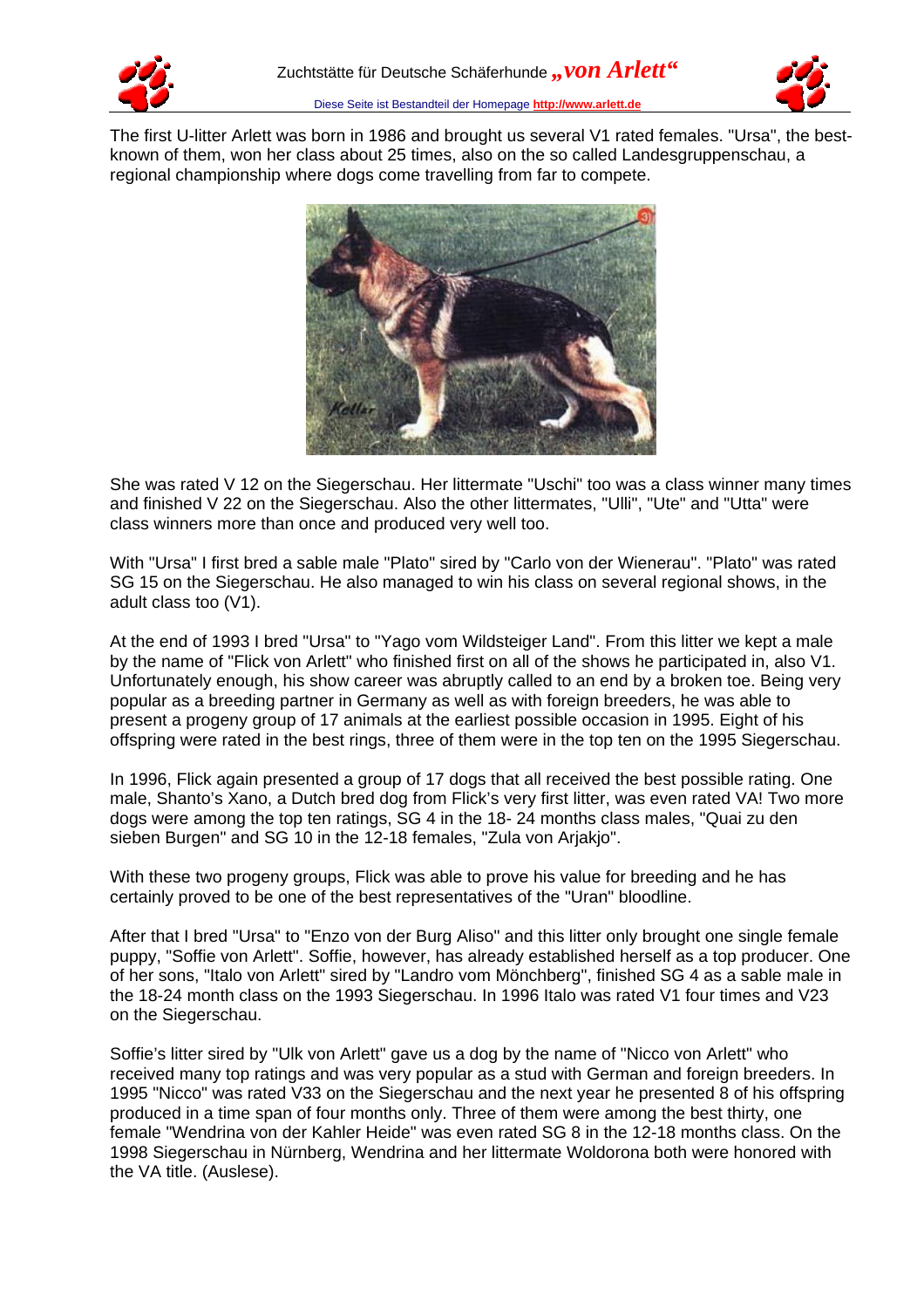



Soffie's next litters by "Ulk von Arlett", "Nero vom Hirschel" and "Visum von Arminius" showed me that I have found a worthy successor for Ursa in "Soffie". Altogether, 12 of "Soffie's" offspring have been presented on the Siegerschau.

"Ulk von Arlett" stems from a combination of "Yago vom Wildsteiger Land" and "Dollie von Arlettt" a daughter of "Fedor von Arminius" that still has "Elke von der Rosenmatt" on her mothers side. "Ulk" was sold as an eight week old puppy to friends in Italy (Gianni and Angelo) and came back to Germany a lot later to be titled and trained. He was rated SG 25 on his first Siegerschau in 1991 and went back to his owners in Italy after that. In 1992 he came back to us and was rated V 7 on the Siegerschau which was a great achievement and success and we were all very happy about it. A few weeks after that Siegerschau I went to Italy to visit his owners and to ask them if they were willing to let us have the dog back, which luckily enough, they did and we are still grateful for that. So we got him back which we have never regretted for a single minute.

Apart from being our most successful dog, Ulk is real nice uncomplicated personality with a great character and a superb fitness. At nine years he is still healthy as a fish in the water and still popular as a stud among German and foreign breeders.



In 1993 Ulk was able to fight himself into the "Auslese" and in the year after, his large progeny group was one of the reasons why he finished as a runner up.



In 1995 Ulk was able to present the largest progeny group and was rewarded the VA 1, Sieger title.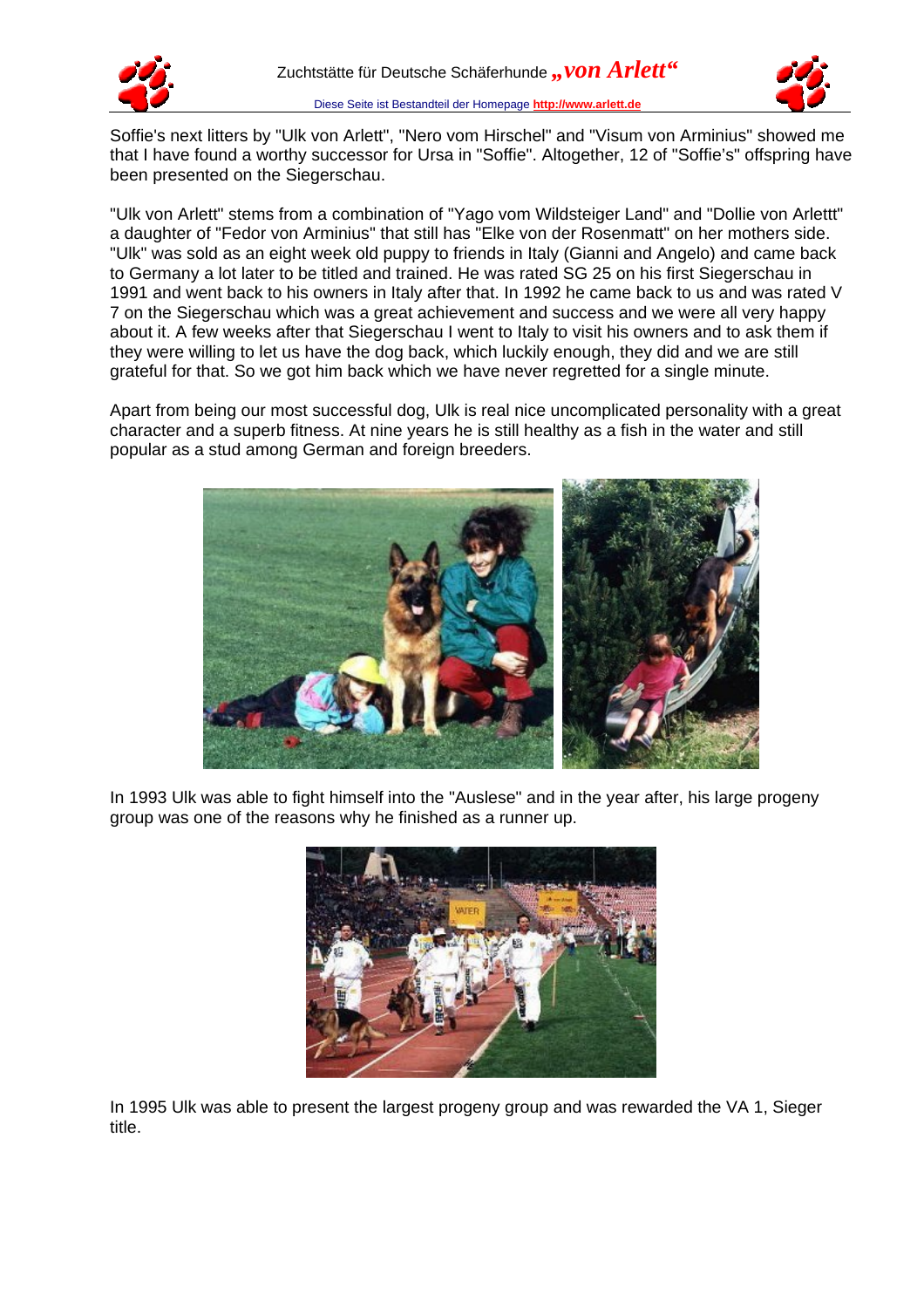





In 1996, he again had the largest progeny group with the largest number of animals that received the best rating. In 1996 Ulk was able to present a class winner for the first time, 18-24 months winner "Junghundsieger Rikkor von Bad Boll" and a female rated VA "Tatja vom Mönchberg" All in all his offspring excels for reasons of hardness, temperament and stamina as well as superb characters.

In 1998 again some of Ulk's offspring received extraordinary ratings. "Pancho von Arlett" was rated SG 5 in the 18-24 months class. Ulk grandson "Mack von Aducht" was able to win the 12-18 months class and Ulk-son "Rikkor von Bad Boll" won the big title, VA1 in the working class. This is the first time since "Uran" that a male who is not yet four years old was able to win the title.

Altogether, "Ulk's" offspring excels because of their resistance to strain and good character with lots of temperament.

Also on the higher levels of the working dog sector Ulk was able to leave his traces. Several of his offspring are being presented here. One of them is "Lasso vom Kämpchen", stemming from Ulk's very first litter. Lasso passed the majority of his titles with a V-rating. Anyone familiar with the working dog trials knows what this means. Apart from that, Lasso participated in the qualifications for the National working dog trials and successfully participated in the National Working dog Trials itself in 1997. On the Siegerschau, lasso was rated V35 in 1996 and V32 in 1997. This brought him the title of "**Universalsieger 1997**".

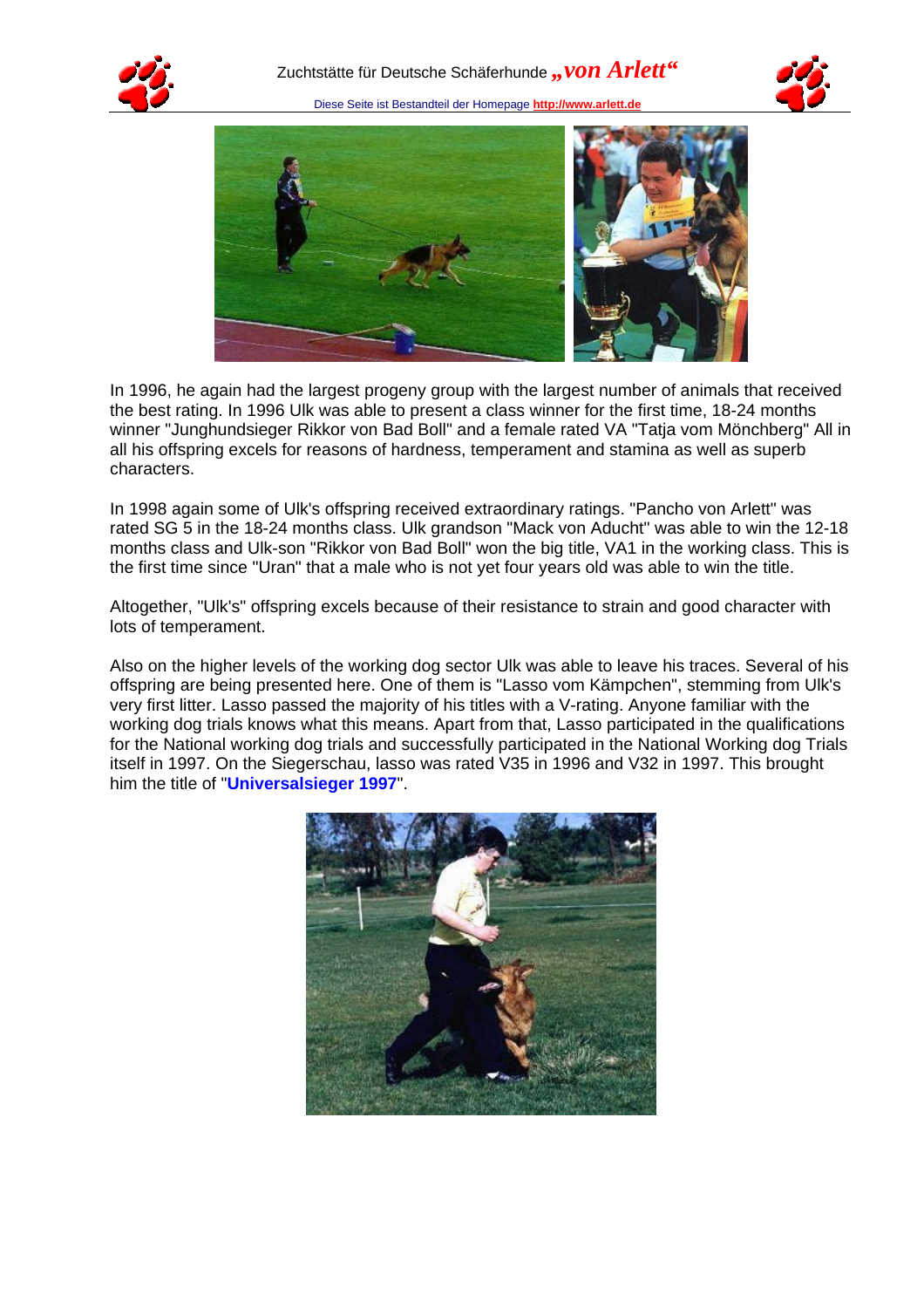



Here are some of the highlights of Ulk's career, a career that is pretty unique so far in the SV.

- 1 x SV World Champion
- 2 x Belgian Champion
- 1 x Dutch Champion
- 1 x Indonesian Champion
- 2 x VDH World Champion
- 2 x VDH European Champion
- 2 x VDH German Champion
- In 1996 he also was best in show on the VDH European Championship Show.



I do hope that people will still remember Ulk in ten years from now, only then he will be a truly great producer.

My complete breeding program has been influenced by the sable color. Approximately 25 % of my dogs are sable. This color does improve the pigmentation, but does not appeal to all breeders, though. Unfortunately enough, many breeders believe that a black and brown dog with one or more sable ancestors, will produce sable dogs himself. This is not true. The sable color is only reproduced dominantly and not recessively , i.e. sables can only be born if at least one of the parents is sable. Even the black and brown animals from a sable - black & brown combination can only reproduce sables if bred to a sable partner. Even an inbreeding to sables cannot produce sables unless one of the parents is a sable him- or herself.

(If you want to learn more about the Transmission of the sable color, click on "*SABLES*")

As the first person in the SV, I was able to present a purely sable kennel group in 1987, consisting of nothing but sable dogs. I was able to do so three times now. In 1987 my group even finished second, in 1988 fifth and in 1996 third.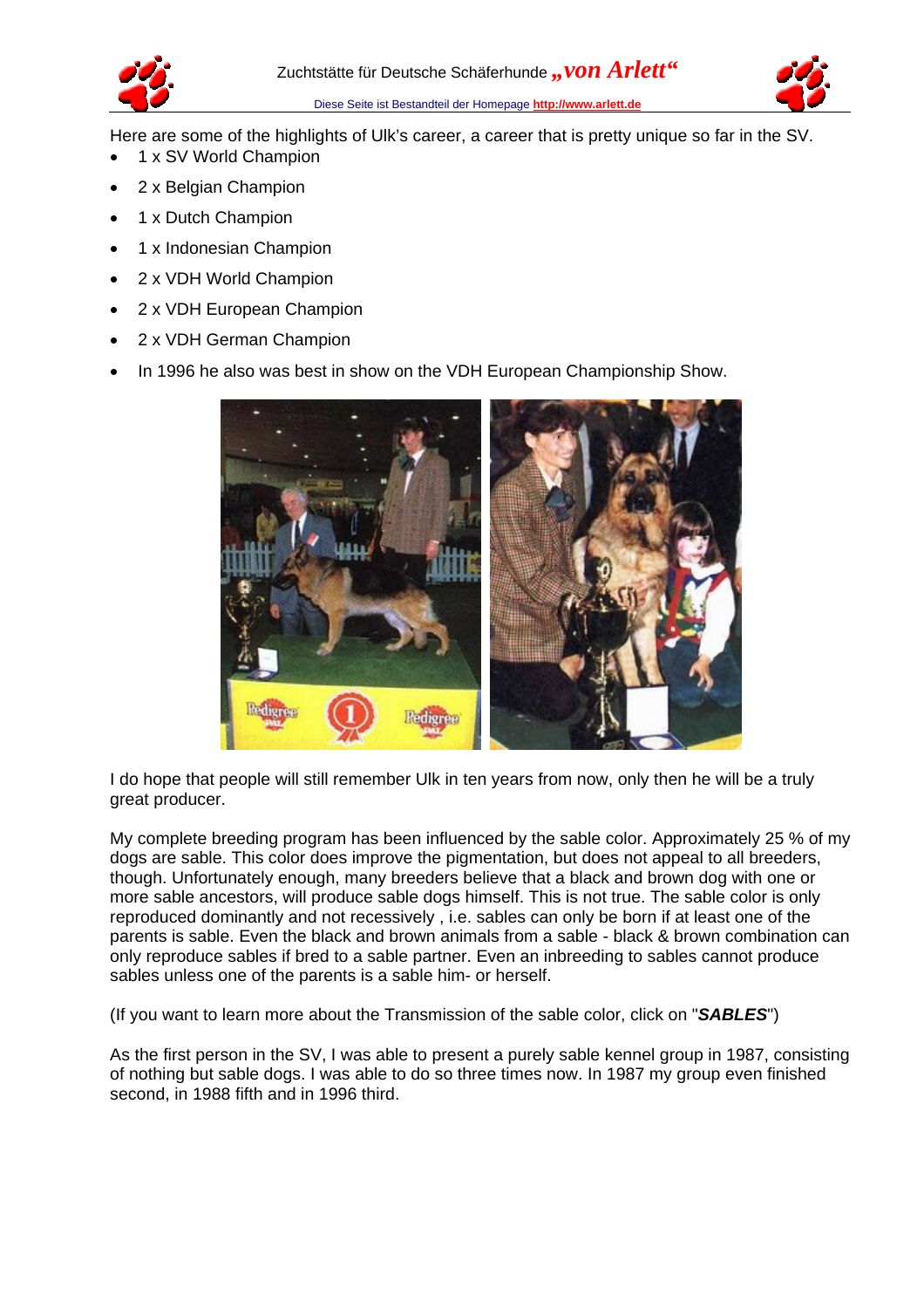





## *Now a little about the van Dorssen family*

Fortunately enough, my husband Mathijs or Thijs as his friends call him, had great sympathies for my hobby from the beginning and is very supportive. His help and support have decisively contributed to our success during the last few years. He speaks several languages, so we rarely have problems communicating with people.

Our daughter Alexandra is eight years old now and also an animal lover. All of our dogs are part of the family and this implies that our vacuum cleaner is always busy. Alexandra's favorite dog is "Flick" who spends most of his time in the house and patiently tolerates all of Alexandra's jokes and tricks. These two are a truly great team. Alexandra already helps me taking care of the puppies and spends a lot of time in the whelping box with the mother and the newly born babies. In our house we never get bored.



In the mean time, Alexandra has her own dog. "Ussi von Arlett", a sable female sired by "Max della Loggia dei Mercanti" out of "Soffie", who has already received a few top ratings on large shows.